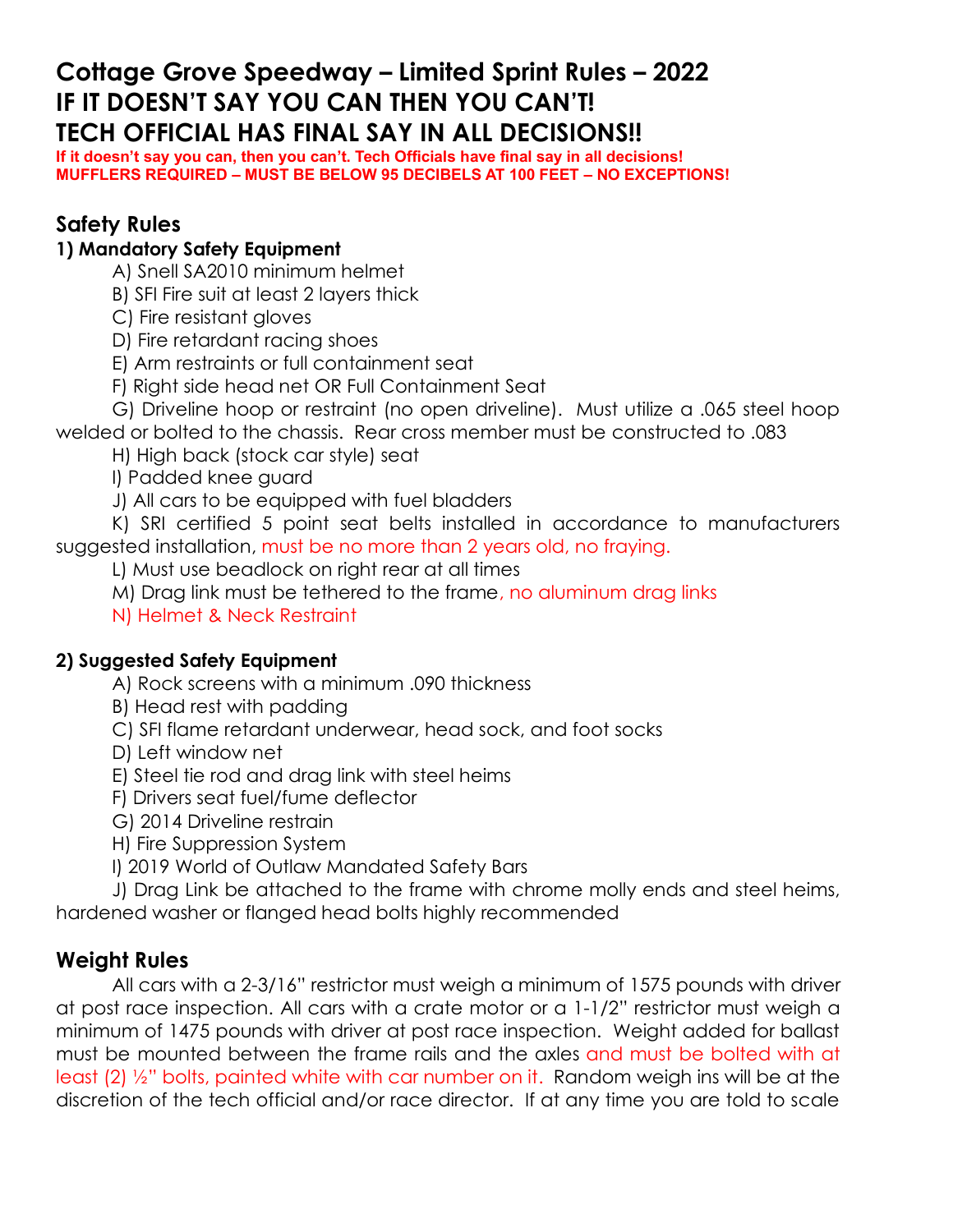you must do so immediately following the race, going to your pit stall first will result in disqualification. Scales will be available for pre-race weighing.

If you fail to make the minimum weight requirement after being rolled across the scales twice you will be scored last for that event.

# **Chassis Rules**

1) Sprint type chassis allowed. All roll cages must be made of 1-1/2x.095 wall 4130 chromemoly tubing, securely welded. Maximum width of cage at the top is 27"I.D. The following measurements are minimums. Only areas indicated will be subject to technical inspections. Suggested material 4130 normalized.

A) Top rails: 1-1/2x.095

B) Bottom rails: 1-3/8x.095 or 1-1/2x.083

C) Roll cage uprights: 1-3/8x.083

D) Roll cage top cross members: 1-1/2x.095

E) Upper rails: 1-3/8x.083

F) Rear end safety bar: 1x.038

G) Brace: 1-14x.065

H) Steel torque tube safety bar: 1x.065

2) Roll bar cage must be 2" higher than the drivers head and be padded subject to the race director's approval.

3) Hoods are required. Maximum of a 1" lip on turn outs and body panels.

4) Tech approved belly pans or floorboards. Throttle pedal must have toe strap and return springs on linkage and at injectors or carburetor.

5) All cars will have a sprint style fuel tank with bladder securely mounted (not by bladder cover plates) and must be able to contain 24 gallons of fuel. No plastic fuel lines or fittings. Tank must be vented in a manner that it will not leak if upset. No alteration or modification to fuel cell. Must be one piece construction of cross link polyethylene plastic. No carbon fiber fuel tanks.

6) Suspension optional, no cockpit adjustable and have one working shock per wheel. Adjustable shocks allowed. No gas shocks, Steering system types are optional and need to be approved by race director.

7) Wheel base minimum of 83" with a maximum of 90". Tread minimum of 48" wide, center to center. Wheel and tread width optional; single tire and wheel only.

8)All cars must have a number in a contrasting color. Top wing number mandatory and must be at least 16" high.

9)Foot operated, hydraulic brakes required. Front wheel brakes optional. Steel, aluminum, or titanium rotors only.

10) Wheel must be approved for racing.

11) Front, rear, and side nerf bars, made of a minimum of 1x.065 stainless or 4130 normalized material, required at the beginning of the race program. Cars must have rear nerfs securely attached to finish a race. Front and side nerfs lost due to damage during the racing event is acceptable. All nerfs and bumpers will be attached with a minimum of 3/16" steel alloy fasteners. No pop rivets. Subject to race director's approval.

12) Lettered Mandatory, on/off toggle or push/pull switches

13) No mirrors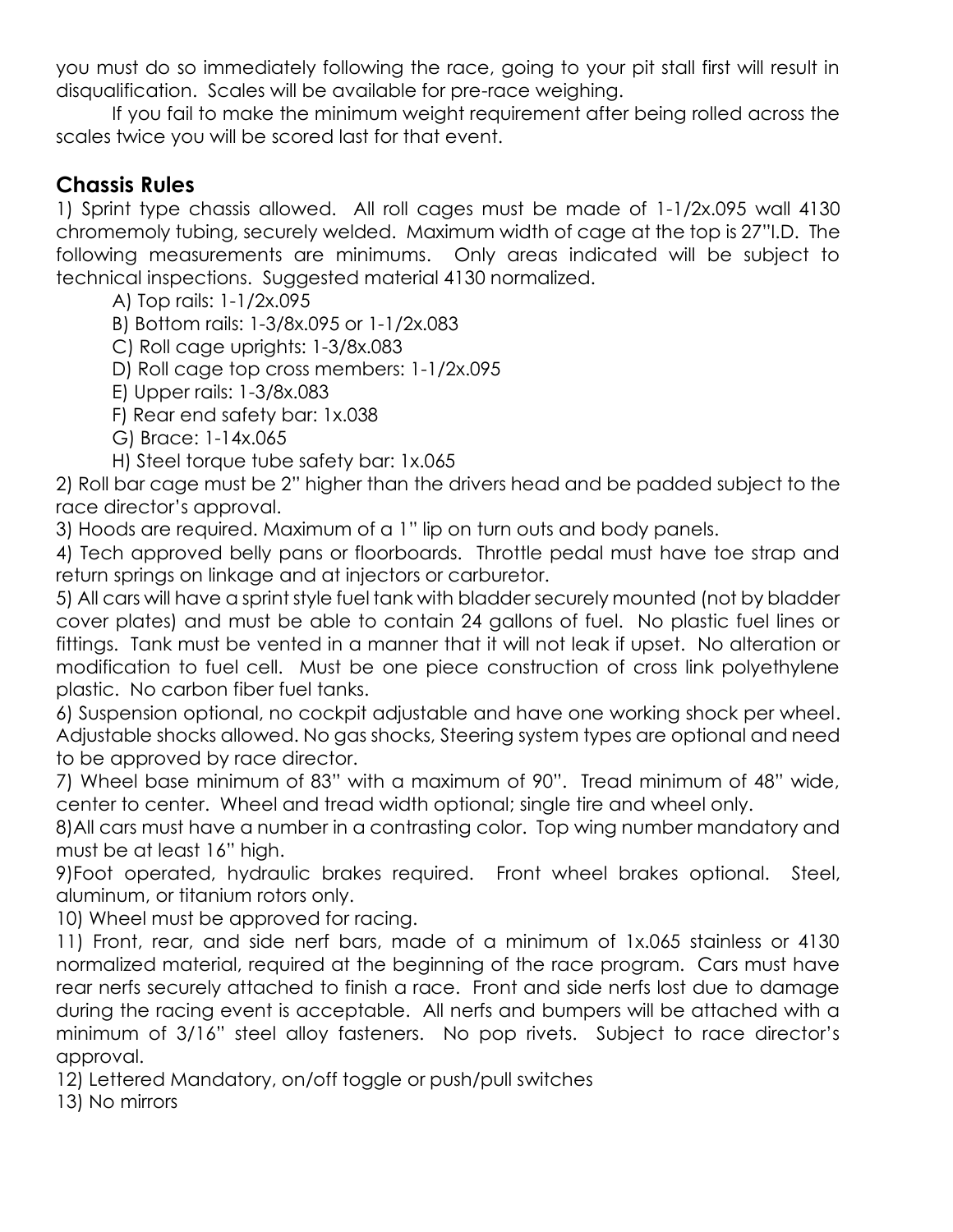14) No 2 way radios

15)Body panels must have a side opening of 12" minimum at any point and 21" minimum front to rear at any point. Max of 1" lip on turn outs and body panels

# **Engine Rules**

1) 360 cubic inch (maximum) standard steel blocks only. #4 heads Dart iron eagle part #10120010, 64cc comb chamber and 180cc intake runner. OEM GM cast iron heads allowed. Straight plug only. 202 1.6 valves maximum. Minimum 64cc comb chamber. No Vortech heads. No angle milling. No polishing. No porting.

2) American or Canadian Chevrolet engines only.

- 3) No more than 360 cubic inches
- 4) After market crank allowed.

5) Injectors that are individual stack pre-cylinder design shall not exceed 2-3/16" inside diameter. If downsized stacks are used or a restrictor is used, there must be at least 3" of restriction to 2-3/16" I.D. Throttle Body 4 1-11/16 Butterfly only Single may not exceed 3-3/4

6) No electronic fuel pumps.

- 7) No turbocharges or superchargers allowed
- 8) Flat tappet or hydraulic cams only. No roller cams or roller lifters allowed.

9) Flat top pistons only

10) Type of oil pan optional. Dry sump systems allowed

- 11) Methanol or racing gas only. No nitrous oxide or nitro.
- 12) No titanium engine parts. Except valve spring retainers
- 13) Mufflers must meet 95dba or less at 100 feet. No excpetions!!
- 14) OEM Chevy block or Dart block allowed
- 15) 604 or 602 GM Crate Engines Allowed Must be marked with a decal on the
- 16) Racesaver 305 Engines Allowed

17) Engines running a MSD pro mag will be required to have a 7800 rev limiter chip, other ignition boxes may be subject to a chip as well. Crate engines will not be required to run a chip.

# **Wing Rules**

## • **Top Wing (see illustration below)**

o Max top wing angle is 20 degrees, with a +1-degree tolerance. Measured from the center of the leading edge to the center of the trailing edge (not including the wicker bill for crate motors). Measurements are made by laying a straight edge down the center of the wing, parallel to the side boards, and then using a gauge to determine the angle. o A top wing measurement-instructional video can be found here, https://youtu.be/eCs7LjQctvw

o The top wing cannot be cockpit/driver adjustable, no in car wing sliders will be allowed. All cars must utilize a manual slider mechanism.

o Center foil maximum size of 25 square feet, with a maximum width of 60 inches, with a one degree plus or minus tolerance. Center foil shall be fully sheathed in aluminum. Vent holes are strictly prohibited.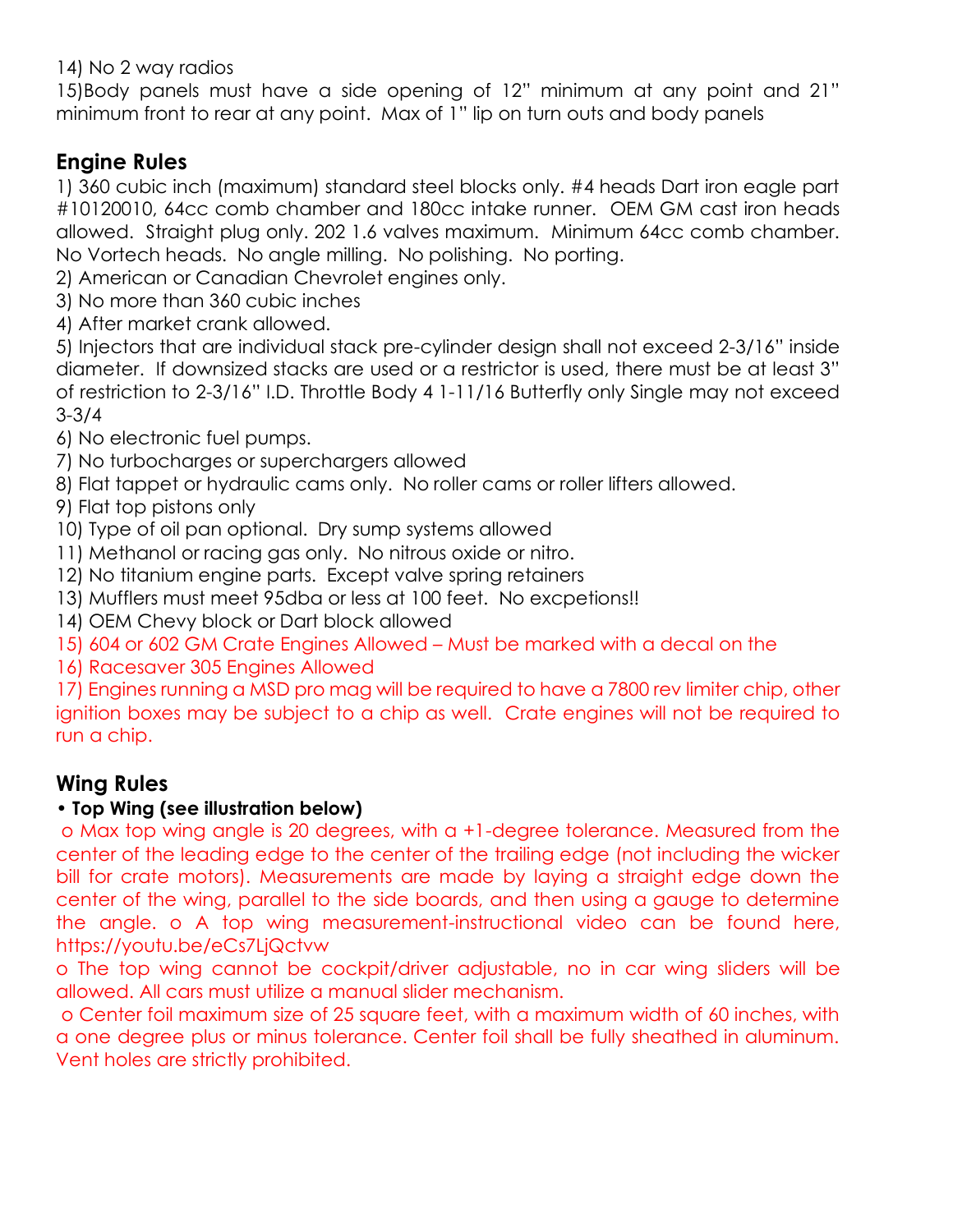o No wicker bill or Gurney lips permitted on the center foil, except for cars running a crate engine, then a ONE INCH wicker bill is allowed. This wicker bill must be a fluorescent color.

o Other than the slider mechanism, no moving parts allowed on or in the foil structure. o The 12-inch section located at the rear of the center foil must not have the belly/curl arc out of proportion with the rest of the center foil. The belly/curl must span the entire length of the center foil and appear to be a gradual arc with the deepest point no further back than 48 inches from the leading edge. As measured on a 12-inch straight edge, the belly at 6 inches from the rear of the foil may not be deeper than ½ inch.

o The belly/curl arc must start at the radius of the center foil's leading edge and shall not exceed a depth of 2.5 inches. Center foil thickness cannot exceed 9 inches. Center foil top surface from side to side must remain flat. Center foil must be one-piece construction. No split or biwings will be allowed. Wings must be fabricated of metal alloys only. No fiberglass, carbon fiber, etc.

o Two stationary foils or rudders will be allowed to run the entire length of the underneath portion of the top wing. Maximum height proportions are 1 inch at the front and 3 inches at the rear. Nowhere shall the foil/rudder exceed 3 inches in height.



#### • **Nose Wing (see illustration below)**

o Center foil maximum size of 6 square feet, with maximum width of 36 inches, with a one degree plus or minus tolerance. Center foil shall be fully sheathed in aluminum. No vent holes allowed.

o Wicker bills up to 1 inch are allowed on nose wing, flat or dished.

o Center foil top surface from side to side must remain flat. Center foil must be one piece. No split or bi-wings will be allowed. No moving parts allowed on or in foil structure. o The 5" section located at the rear of the front foil must not have a belly/curl arc that is out of proportion with the rest of the front foil. As measured with a 5-inch straight edge, the belly at 2.5 inches from the rear of the foil may not be deeper than 3/8 inch.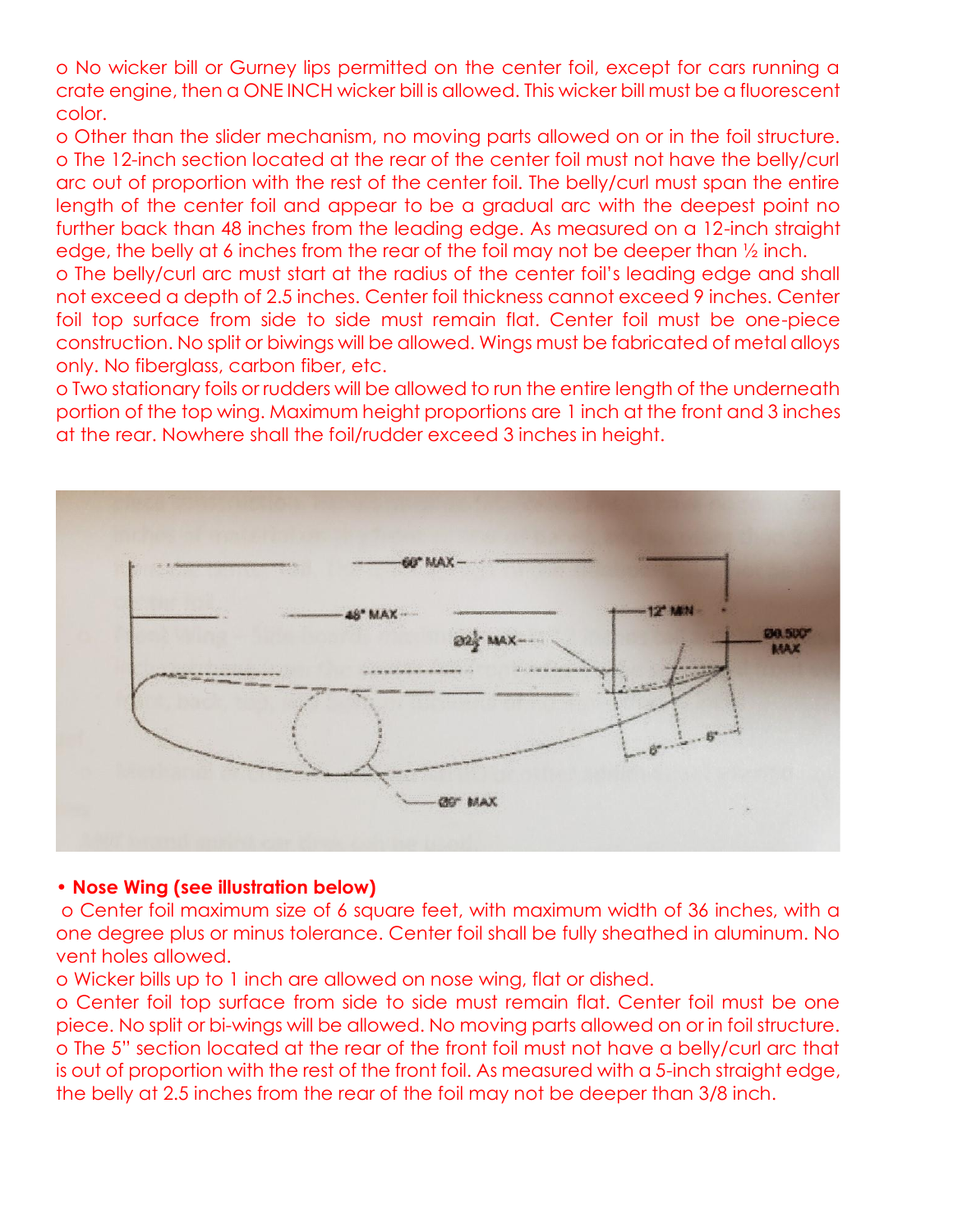o The belly/curl arc must span the entire length of the front foil and appear to be a gradual arc with the deepest point no further back than 12 inches from the leading edge. The belly/curl arc must start at the front foil's leading edge and shall not exceed a depth of 2 inches. Top foil thickness cannot exceed 3.6 inches. o No rudders or fins on nose wings



#### **• Sideboard Panels**

o All side boards must be within an eight-degree plus or minus tolerance and be square to the center foil. o Side panels may not be supported by braces whose section is not horizontal. All braces or supports shall be oriented thin edge to face the air stream. Only rectangular, round, or oval metal braces, not exceeding 1 inch in width, may be used. o No aero section side panel brace material is allowed. No brace or support shall resemble a wicker bill or a split wing.

o Top Wing – Sideboards maximum size is 72 inches long and 30 inches tall. Panels must be of onepiece construction. Panels must be fabricated flat to have no turnouts or flaps made of more than 2 inches of material on the front or rear of panel, and no more than 1.25" of turnout as measured form the center foil. The leading edge of the sideboard may not be behind the leading edge of the center foil. o Front Wing – Side boards maximum size is 12 inches tall and 26 inches long, with no more than one inch overhang from the center foil front edge to the sideboard front edge. Sideboards may have front, back, top, and bottom turnouts of no more than ½ inch.

#### **Exhaust Rules**

1) Mandatory: Must be 95 decibels or below at 100 feet or YOU WILL NOT RACE!! 2) Mandatory: Mufflers- Spin Tech or Flowmaster, Loback 24" inner core note, Spin Tech or Flowmaster must be the big muffler no small Spin Tech or Flowmaster's allowed. Part #1545, Schoenfeld part #14272735-78

3) No Supertraps